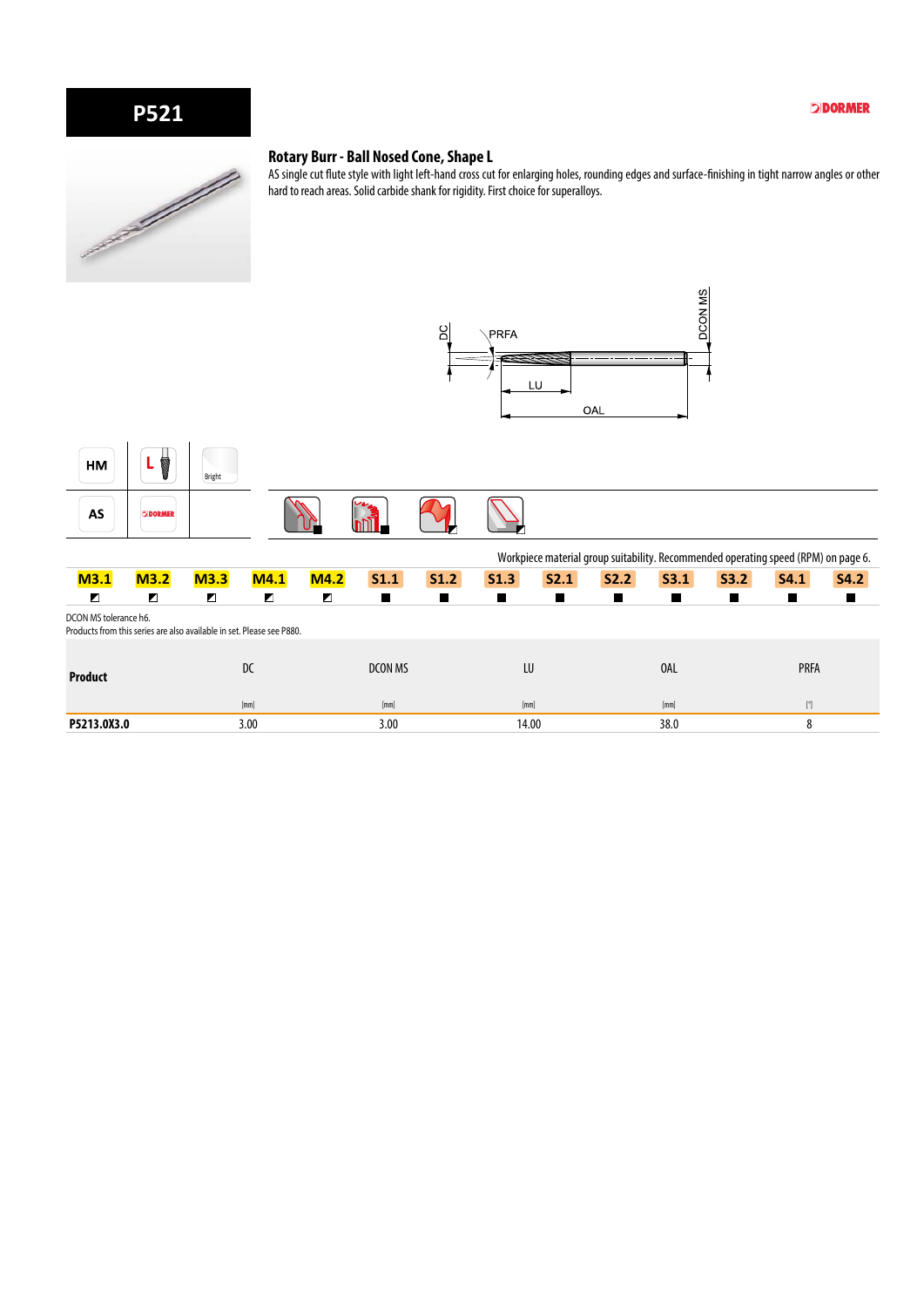#### **ROTARY BURRS – ICONS OVERVIEW**

|                      | <b>General Icons</b>             |                   |                              |               |                              |  |  |  |
|----------------------|----------------------------------|-------------------|------------------------------|---------------|------------------------------|--|--|--|
|                      | Primary use                      |                   |                              |               |                              |  |  |  |
| $\blacksquare$       | Possible use                     |                   |                              |               |                              |  |  |  |
|                      | <b>Material Code (BMC)</b>       |                   |                              |               |                              |  |  |  |
| HM                   | Hard Material (Solid Carbide)    |                   |                              |               |                              |  |  |  |
| <b>Burr Shape</b>    |                                  |                   |                              |               |                              |  |  |  |
| A                    | Cylinder Shape without endcut    | F                 | <b>Ball Nosed Tree Shape</b> | L             | <b>Ball Nosed Cone Shape</b> |  |  |  |
| B                    | Cylinder Shape with endcut       | G                 | <b>Pointed Tree Shape</b>    | Mø            | Cone Shape                   |  |  |  |
| $\mathsf{C}$         | <b>Ball Nosed Cylinder Shape</b> | (H <mark>≬</mark> | Flame Shape                  | $(N_{\rm s})$ | <b>Inverted Cone Shape</b>   |  |  |  |
| D                    | <b>Ball Shape</b>                | ₩                 | 60° Countersink Shape        |               |                              |  |  |  |
| E                    | <b>Oval Shape</b>                | K ∬               | 90° Countersink Shape        |               |                              |  |  |  |
| <b>Burr End Shot</b> |                                  |                   |                              |               |                              |  |  |  |

| $\sim$<br>ملهلا      | Drill Point Burr End    |
|----------------------|-------------------------|
| S                    | <b>End Cut Burr End</b> |
| $\triangleright$<br> | End Mill Burr End       |
| Coating              |                         |



Bright (uncoated) Titanium Aluminium Nitride Coating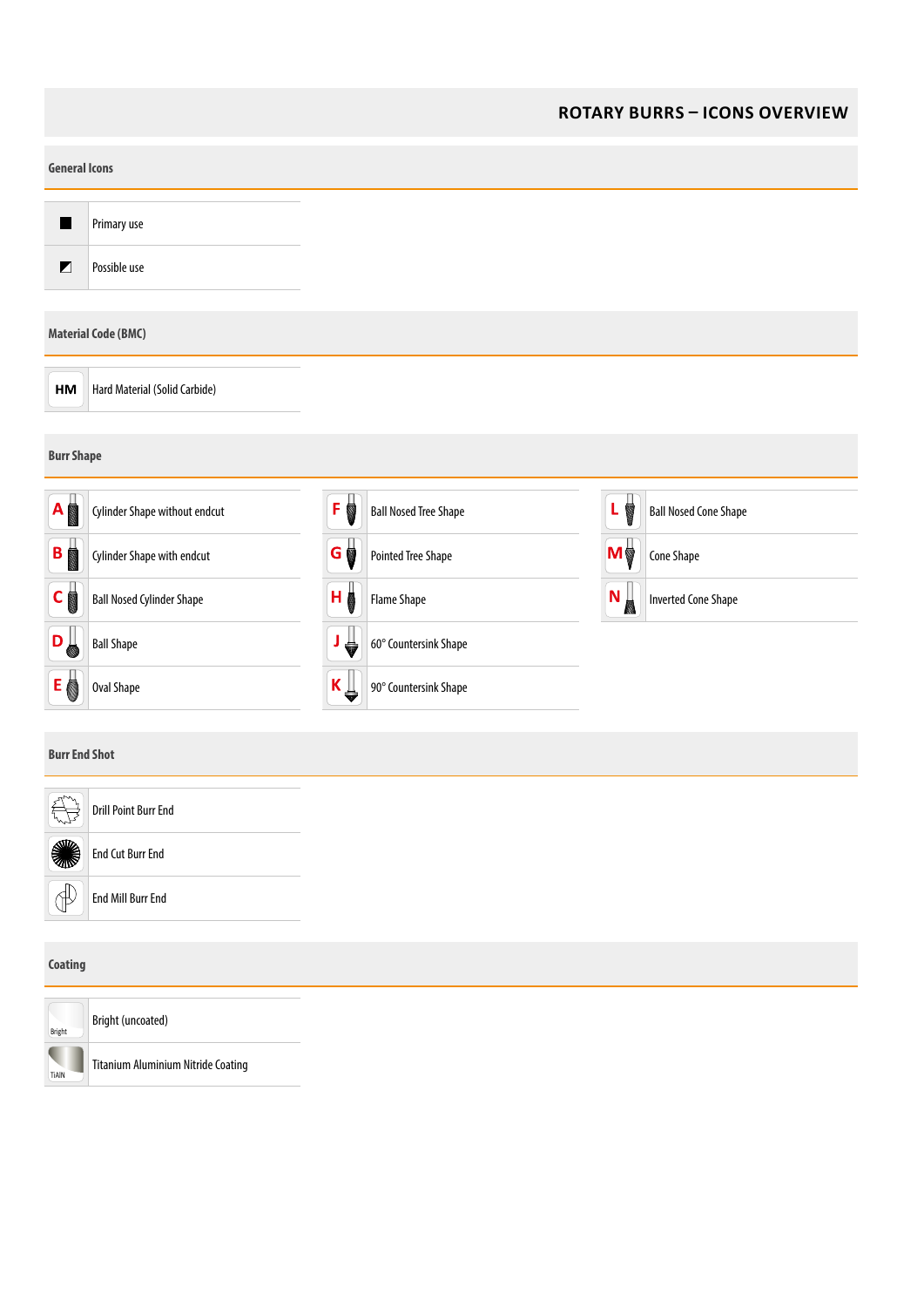### **ROTARY BURRS – ICONS OVERVIEW**

| <b>Application Angle</b> |                                                                                             |                                                                         |                                      |  |  |  |  |
|--------------------------|---------------------------------------------------------------------------------------------|-------------------------------------------------------------------------|--------------------------------------|--|--|--|--|
| $60^\circ$               | 60° Countersink                                                                             | $\overline{\mathcal{L}}$<br>135°<br>Drill Point 135°                    | $150^\circ$<br>Spot Drill Point 150° |  |  |  |  |
| $90^\circ$               | 90° Countersink                                                                             | $\frac{1}{180}$<br>Drill Point 180°                                     |                                      |  |  |  |  |
|                          | <b>Burr Cut Flute Style (BTC)</b>                                                           |                                                                         |                                      |  |  |  |  |
| DC                       | <b>Double Cut Geometry</b>                                                                  | <b>AL</b><br><b>Aluminium Cut Geometry</b>                              | AS<br><b>Superalloy Cut Geometry</b> |  |  |  |  |
| <b>ST</b>                | <b>Steel Cut Geometry</b>                                                                   | <b>Fibreglass and Composite Materials Cut</b><br><b>GRP</b><br>Geometry |                                      |  |  |  |  |
| VA                       | <b>Stainless Steel Cut Geometry</b>                                                         | <b>Bolt Removal Cut Geometry</b><br>BR                                  |                                      |  |  |  |  |
| <b>DORMER</b>            | <b>Basic Standard Group (BSG)</b><br><b>Dormer Standards</b><br><b>Operations Deburring</b> |                                                                         |                                      |  |  |  |  |
|                          | Deburring - Bolt removal operation 1                                                        | Curved surface deburring and carving                                    | Inverted back deburring              |  |  |  |  |
| ⊌                        | Deburring - Bolt removal operation 2                                                        | Fillet radii deburring                                                  | Plain surface deburring              |  |  |  |  |
|                          | Closed groove deburring and carving                                                         | Free hand deburring and carving                                         | Shoulder deburring                   |  |  |  |  |
|                          | Composite fibre routing                                                                     | Chamfer deburring<br>(/©                                                | V-groove deburring<br>m              |  |  |  |  |
| <b>Other Icons</b>       |                                                                                             |                                                                         |                                      |  |  |  |  |
|                          | <b>Bolt size</b>                                                                            |                                                                         |                                      |  |  |  |  |

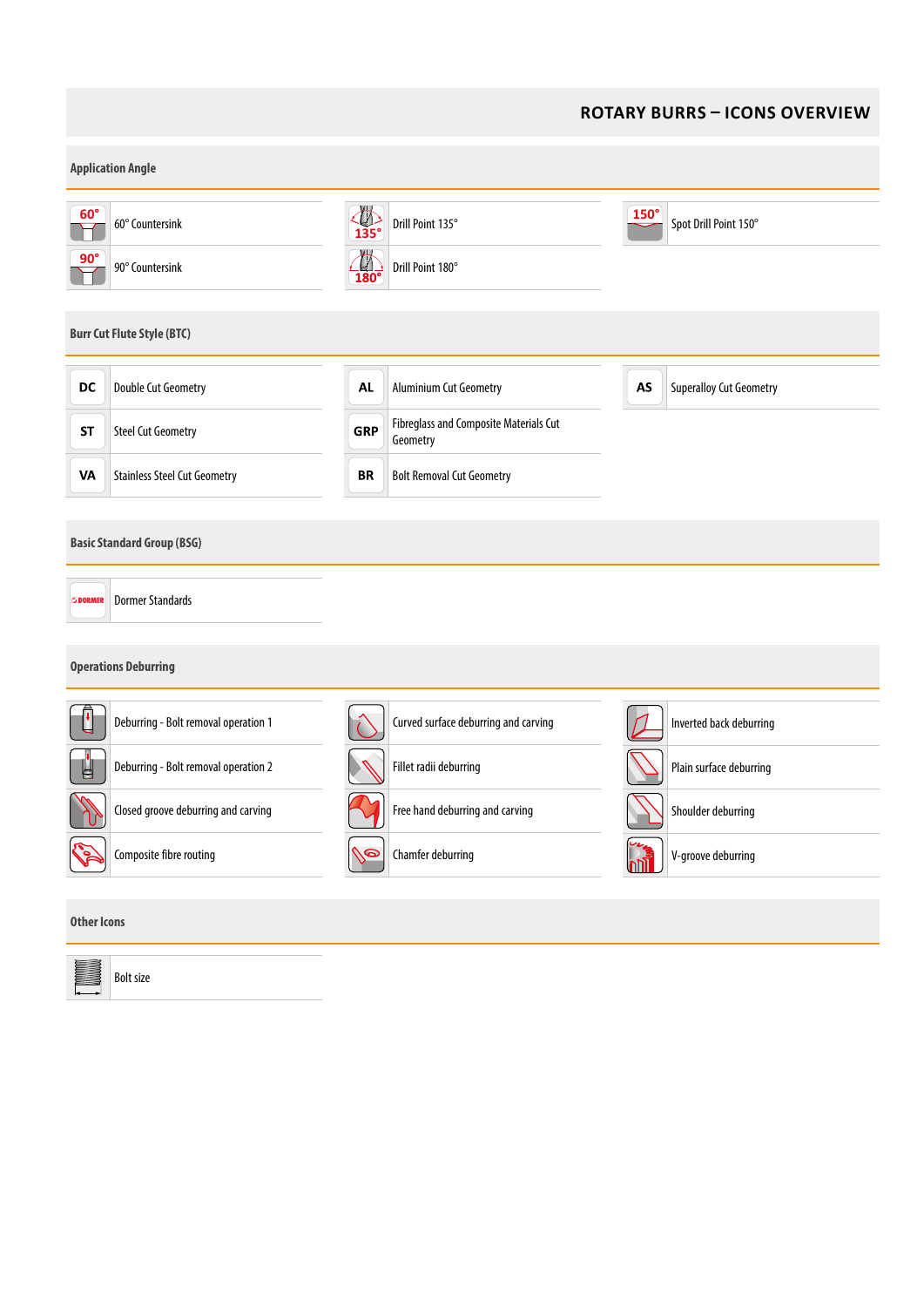#### **ROTARY BURRS – SURFACE AND TREATMENTS COATINGS NAVIGATOR**



A sintered powder metallurgy substrate, consisting of a metallic carbide composite with binder metal. The most central raw material is tungsten carbide (WC). Tungsten carbide contributes to the hardness of the material. Tantalum carbide (TaC), titanium carbide (TiC) and niobium carbide (NbC) complements WC and adjusts the properties to what is desired. These three materials are called cubic carbides. **Carbide Materials**  HM Cobalt (Co) acts as a binder and keeps the material together. **(or Hard Materials)** Carbide materials are often characterised by high compression strength, high hardness and therefore high wear resistance, but also by limited flexural strength and toughness. Carbide is used in taps, reamers, milling cutters, drills and thread milling cutters.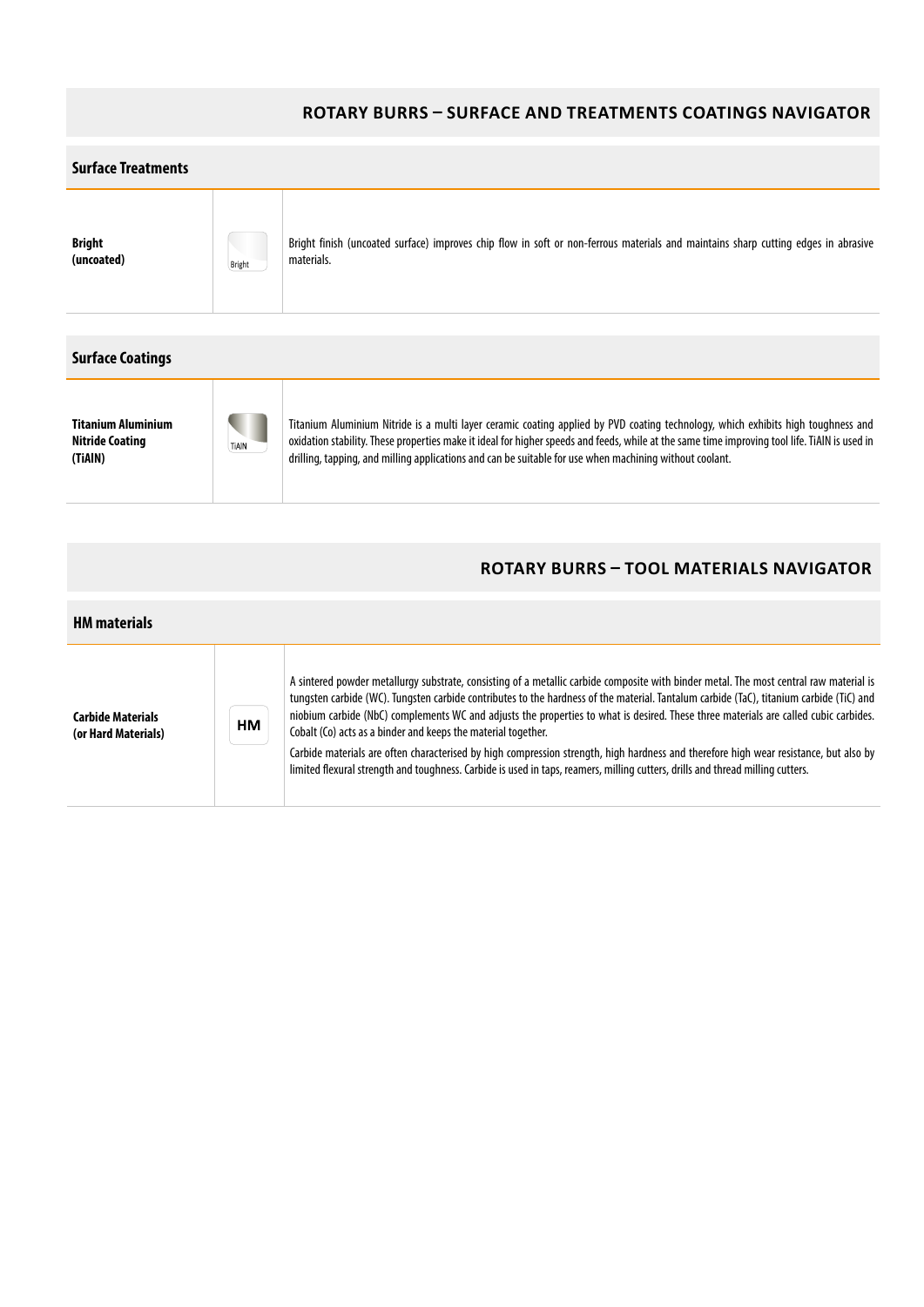### **WMG (WORK MATERIAL GROUP)**

| <b>ISO</b> group |                | <b>WMG (Work Material Group)</b> |                                                                                                                                     |                                    |                          | <b>Ultimate</b><br><b>Tensile Strength</b><br>(MPa) |
|------------------|----------------|----------------------------------|-------------------------------------------------------------------------------------------------------------------------------------|------------------------------------|--------------------------|-----------------------------------------------------|
|                  |                | P <sub>1.1</sub>                 |                                                                                                                                     | Sulfurized                         | $<$ 240 HB               | $\leq 830$                                          |
|                  | P1             | P1.2                             | Free machining steel                                                                                                                | Sulfurized and phosphorized        | $<$ 180 HB               | $\leq 620$                                          |
|                  |                | P1.3                             | (carbon steels with increased machinability)                                                                                        | Sulfurized/phosphorized and leaded | $<$ 180 HB               | $\leq 620$                                          |
| P                |                | P <sub>2.1</sub>                 |                                                                                                                                     | Containing <0.25 % C               | $<$ 180 HB               | $\leq 620$                                          |
|                  | P <sub>2</sub> | P <sub>2.2</sub>                 | Plain carbon steel                                                                                                                  | Containing $<$ 0.55 % C            | $<$ 240 HB               | $\leq 830$                                          |
|                  |                | P <sub>2.3</sub>                 | (steels comprised of mainly iron and carbon)                                                                                        | Containing $>0.55$ % C             | $<$ 300 HB               | $\leq 1030$                                         |
|                  |                | P3.1                             |                                                                                                                                     | Annealed                           | $<$ 180 HB               | $\leq 620$                                          |
|                  | P3             | P3.2                             | Alloy steel<br>(carbon steels with an alloying content $\leq 10\%$ )                                                                |                                    | $180 - 260$ HB           | $>620 \le 900$                                      |
|                  |                | P3.3                             |                                                                                                                                     | Hardened and tempered              | $260 - 360$ HB           | $> 900 \le 1240$                                    |
|                  |                | P4.1                             |                                                                                                                                     | Annealed                           | $< 26$ HRC               | $\leq 900$                                          |
|                  | P <sub>4</sub> | P4.2                             | Tool steel<br>(special alloy steel for tools, dies and molds)                                                                       |                                    | $26 - 39$ HRC            | $> 900 \le 1240$                                    |
|                  |                | P4.3                             |                                                                                                                                     | Hardened and tempered              | $39 - 45$ HRC            | $>1240 \le 1450$                                    |
|                  | M1             | M <sub>1.1</sub>                 | <b>Ferritic stainless steel</b>                                                                                                     |                                    | $< 160$ HB               | $\leq 520$                                          |
|                  |                | M1.2                             | (straight chromium non-hardenable alloys)                                                                                           |                                    | $160 - 220$ HB           | $> 520 \le 700$                                     |
|                  |                | M2.1                             | Martensitic stainless steel                                                                                                         | Annealed                           | $<$ 200 HB               | $\leq 670$                                          |
|                  | M2             | M2.2                             | (straight chromium hardenable alloys)                                                                                               | Quenched and tempered              | $200 - 280$ HB           | $>670 \le 950$                                      |
|                  |                | M2.3                             |                                                                                                                                     | Precipitation-hardened             | $280 - 380$ HB           | $> 950 \le 1300$                                    |
| M                |                | M3.1                             | Austenitic stainless steel                                                                                                          |                                    | $<$ 200 HB               | $\leq 750$                                          |
|                  | M <sub>3</sub> | M3.2                             | (chromium-nickel and chromium-nickel-manganese alloys)                                                                              |                                    | $200 - 260$ HB           | $> 750 \le 870$                                     |
|                  |                | M3.3                             |                                                                                                                                     |                                    | $260 - 300$ HB           | $> 870 \le 1040$                                    |
|                  | M <sub>4</sub> | M4.1                             | Austenitic-ferritic (DUPLEX) or super-austenitic stainless steel                                                                    |                                    | $<$ 300 HB               | $\leq 990$                                          |
|                  |                | M4.2                             | Precipitation hardening austenitic stainless steel                                                                                  |                                    | $300 - 380$ HB           | $\leq 1320$                                         |
|                  |                | K1.1                             | Gray iron or Automotive Gray iron (GG)                                                                                              | Ferritic or ferritic-pearlitic     | $<$ 180 HB               | $\leq 190$                                          |
|                  | K1             | K1.2                             | (iron-carbon castings with a lamellar graphite microstructure)                                                                      | Ferritic-pearlictic or pearlitic   | $180 - 240$ HB           | $> 190 \le 310$                                     |
|                  |                | K1.3                             |                                                                                                                                     | Pearlitic                          | $240 - 280$ HB           | $>310 \le 390$                                      |
|                  |                | K <sub>2.1</sub>                 | Malleable iron (GTS/GTW)                                                                                                            | Ferritic                           | $< 160$ HB               | $\leq 400$                                          |
|                  | K <sub>2</sub> | K2.2                             | (iron-carbon castings with a graphite-free microstructure)                                                                          | Ferritic or pearlitic              | $160 - 200$ HB           | $>400 \le 550$                                      |
|                  | K <sub>3</sub> | K2.3                             |                                                                                                                                     | Pearlitic                          | $200 - 240$ HB           | $> 550 \le 660$                                     |
|                  |                | K3.1                             | Ductile iron (GGG)                                                                                                                  | Ferritic                           | $<$ 180 HB               | $\leq 560$                                          |
|                  |                | K3.2                             | (iron-carbon castings with a nodular graphite microstructure)                                                                       | Ferritic or pearlitic              | $180 - 220$ HB           | $> 560 \le 680$                                     |
|                  |                | K3.3                             |                                                                                                                                     | Pearlitic                          | $220 - 260$ HB           | $>680 \leq 800$                                     |
| K                | K <sub>4</sub> | K4.1                             | Austenitic gray iron (ASTM A436)<br>(iron-carbon alloy castings with an austenitic lamellar graphite microstructure)                |                                    | $<$ 180 HB               | $\leq 190$                                          |
|                  |                | K4.2                             | Austenitic ductile iron (ASTM A439 or ASTM A571)<br>(iron-carbon alloy castings with an austenitic nodular graphite microstructure) |                                    | $<$ 240 HB               | $\leq 740$                                          |
|                  |                | K4.3                             | Austempered ductile iron (ASTM A897)                                                                                                |                                    | $<$ 280 HB               | $> 840 \le 980$                                     |
|                  |                | K4.4                             | (iron-carbon alloy castings with an ausferrite microstructure)                                                                      |                                    | $280 - 320$ HB           | $> 980 \le 1130$                                    |
|                  |                | K4.5                             |                                                                                                                                     |                                    | $320 - 360$ HB           | $>1130 \le 1280$                                    |
|                  |                | K5.1                             | Compacted graphite iron CGI (ASTM A842)                                                                                             | Ferritic                           | $<$ 180 HB               | $\leq 400$                                          |
|                  | K <sub>5</sub> | K5.2                             | (iron-carbon castings with a vermicular graphite structure)                                                                         | Ferritic-pearlitic                 | $180 - 220$ HB           | $>400 \le 450$                                      |
|                  |                | K5.3                             |                                                                                                                                     | Pearlitic                          | $220 - 260$ HB           | $> 450 \le 500$                                     |
|                  |                | N1.1                             | Commercially pure wrought aluminium                                                                                                 |                                    | $< 60$ HB                | $\leq 240$                                          |
|                  | N1             | N1.2                             | Wrought aluminium alloys                                                                                                            | Half hard tempered                 | $60 - 100$ HB            | $> 240 \le 400$                                     |
|                  |                | N1.3                             |                                                                                                                                     | Full hard tempered                 | $100 - 150$ HB           | $>400 \le 590$                                      |
|                  |                | N2.1                             |                                                                                                                                     |                                    | $<$ 75 HB                | $\leq 240$                                          |
|                  | N2             | N2.2                             | Cast aluminium alloys                                                                                                               |                                    | $75 - 90$ HB             | $> 240 \le 270$                                     |
|                  |                | N2.3                             |                                                                                                                                     | $90 - 140$ HB                      | $>$ 270 $\leq$ 440       |                                                     |
|                  |                | N3.1                             | Free-cutting copper-alloys materials with excellent machining properties                                                            |                                    |                          |                                                     |
|                  | N <sub>3</sub> | N3.2                             | Short-chip copper-alloys with good to moderate machining properties                                                                 |                                    | $\overline{\phantom{0}}$ |                                                     |
|                  |                | N3.3                             | Electrolytic copper and long-chip copper-alloys with moderate to poor machining properties                                          |                                    | $\overline{a}$           | $\overline{\phantom{0}}$                            |
|                  |                | N4.1                             | Thermoplastic polymers                                                                                                              |                                    | $\overline{\phantom{a}}$ | $\overline{\phantom{0}}$                            |
|                  | N <sub>4</sub> | N4.2                             | Thermosetting polymers                                                                                                              |                                    | $\overline{\phantom{a}}$ | $\qquad \qquad -$                                   |
|                  |                | N4.3                             | Reinforced polymers or composites                                                                                                   |                                    | $\overline{\phantom{a}}$ | $\overline{\phantom{0}}$                            |
|                  | N5             | N5.1                             | Graphite                                                                                                                            |                                    | $\overline{\phantom{a}}$ | $\overline{\phantom{a}}$                            |
|                  |                | S1.1                             |                                                                                                                                     |                                    | $<$ 200 HB               | $\leq 660$                                          |
|                  | S1             | S1.2                             | Titanium or titanium alloys                                                                                                         |                                    | $200 - 280$ HB           | $>660 \le 950$                                      |
|                  |                | S1.3                             |                                                                                                                                     |                                    | $280 - 360$ HB           | $> 950 \le 1200$                                    |
|                  |                | S2.1                             |                                                                                                                                     |                                    | $<$ 200 HB               | $\leq 690$                                          |
|                  | S <sub>2</sub> | 52.2                             | Fe-based high-temperature alloys                                                                                                    |                                    | $200 - 280$ HB           | $>690 \le 970$                                      |
|                  |                | S3.1                             |                                                                                                                                     |                                    | $<$ 280 HB               | $\leq 940$                                          |
|                  | S3             | 53.2                             | Ni-based high-temperature alloys                                                                                                    |                                    | $280 - 360$ HB           | $> 940 \le 1200$                                    |
|                  |                | <b>S4.1</b>                      |                                                                                                                                     |                                    | $<$ 240 HB               | $\leq 800$                                          |
|                  | <b>S4</b>      | 54.2                             | Co-based high-temperature alloys                                                                                                    |                                    | $240 - 320$ HB           | $> 800 \le 1070$                                    |
|                  | H1             | H <sub>1.1</sub>                 | Chilled cast iron                                                                                                                   |                                    | $<$ 440 HB               | ٠                                                   |
|                  |                | H2.1                             |                                                                                                                                     |                                    | $<$ 55 HRC               | $\overline{\phantom{a}}$                            |
|                  | H <sub>2</sub> | H2.2                             | Hardened cast iron                                                                                                                  |                                    | $>$ 55 HRC               | $\overline{\phantom{a}}$                            |
| Н                |                | H3.1                             |                                                                                                                                     |                                    | $<$ 51 HRC               | $\overline{a}$                                      |
|                  | H <sub>3</sub> | H3.2                             | Hardened steel <55 HRC                                                                                                              |                                    | $51 - 55$ HRC            |                                                     |
|                  |                | H4.1                             |                                                                                                                                     |                                    | $55 - 59$ HRC            | $\overline{\phantom{0}}$                            |
|                  | H <sub>4</sub> | H4.2                             | Hardened steel >55 HRC                                                                                                              |                                    | $>$ 59 HRC               | $\qquad \qquad -$                                   |
|                  |                |                                  |                                                                                                                                     |                                    |                          |                                                     |